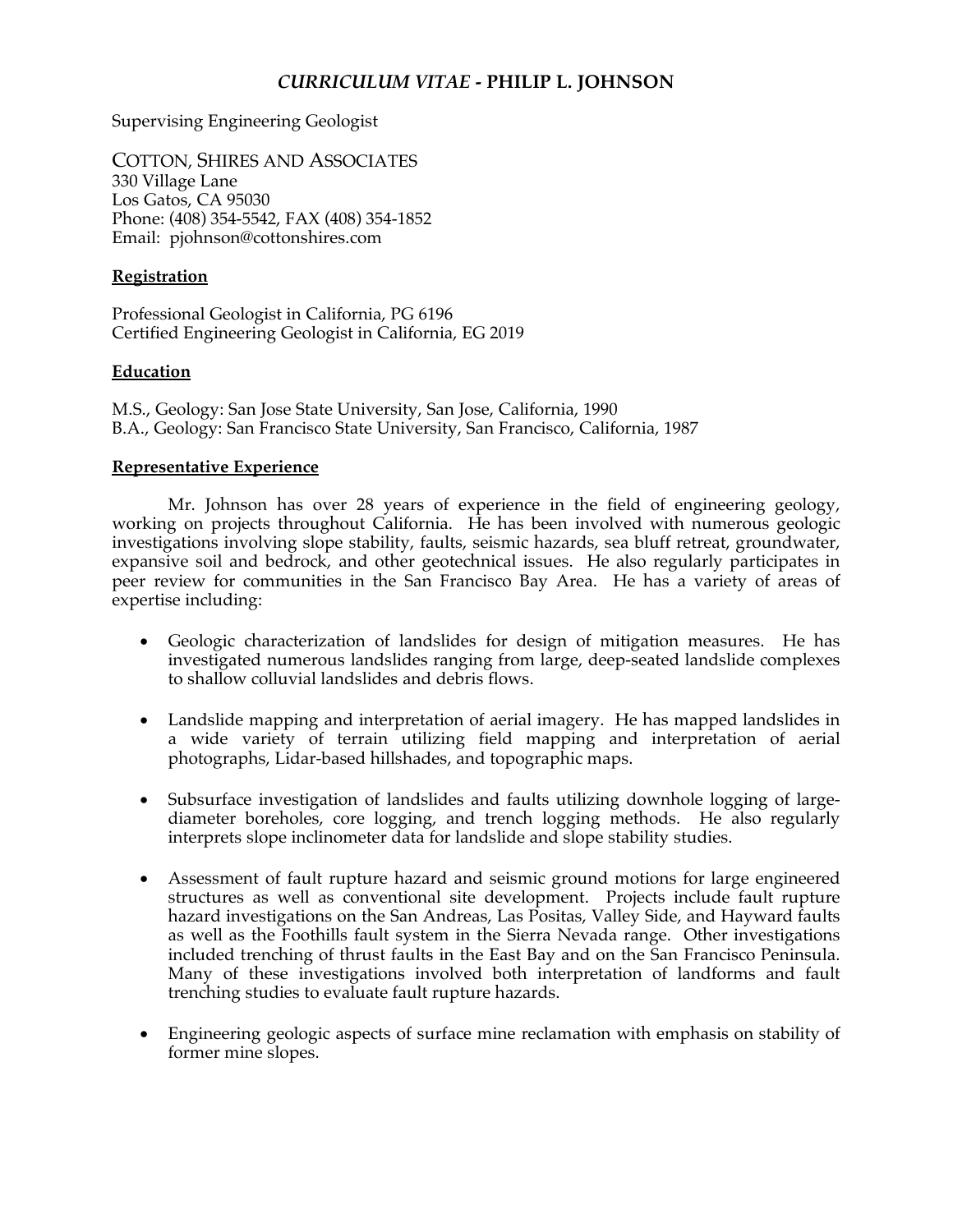## **PHILIP L. JOHNSON** (cont.)

- Investigation of geotechnical construction defects and building distress related to expansive soils, expansive claystone, fill settlement, incipient slope deformation, and landsliding.
- Engineering geologic investigation of dam sites. He was Project Geologist for two potential dam sites for East Bay Municipal Utility District. He also participated in a seismic hazard investigation of the Foothills fault system for the New Hogan Dam in the Sierra Nevada foothills. He also mapped the geology exposed during construction of a soft ground tunnel at Crystal Springs Reservoir.
- Fluvial sedimentology with particular emphasis on the use of detailed fluvial architecture to evaluate tectonic basin subsidence and basin history.
- Hydrostratigraphic investigations utilizing core samples, borehole geophysical, and hydrogeologic data.

Recent projects include landslide mapping, air photo interpretation, and downhole logging of large diameter borings for a landslide investigation in San Ramon; geologic investigation for design of landslide mitigation measures in Danville; fault rupture hazard investigations along the Hayward fault; and investigation of expansive bedrock in Contra Costa County.

#### **Professional History**

Supervising Engineering Geologist, 1995-Present; Cotton, Shires and Associates, Los Gatos, California. Staff Geologist, 1992-1995; Dames & Moore, San Francisco, California. Staff Geologist, 1990-1992; Earth Sciences Associates, Palo Alto, California.

#### **Professional Affiliations**

American Geophysical Union Association of Environmental & Engineering Geologists Geological Society of America International Association of Sedimentologists Rocky Mountain Association of Geologists Society for Sedimentary Geology (SEPM)

## **Honors/Awards**

GEOLOGICAL SOCIETY OF AMERICA, FELLOWSHIP, 2018.

GEOLOGICAL SOCIETY OF AMERICA, ENGINEERING GEOLOGY DIVISION, E. B. BURWELL AWARD, 2017.

ASSOCIATION OF ENVIRONMENTAL & ENGINEERING GEOLOGISTS, BEST PAPER OF THE YEAR AWARD, 2016, for the article "Geologic and geotechnical factors controlling incipient slope instability at a gravel quarry, Livermore Basin, California" in the journal *Environmental & Engineering Geoscience*.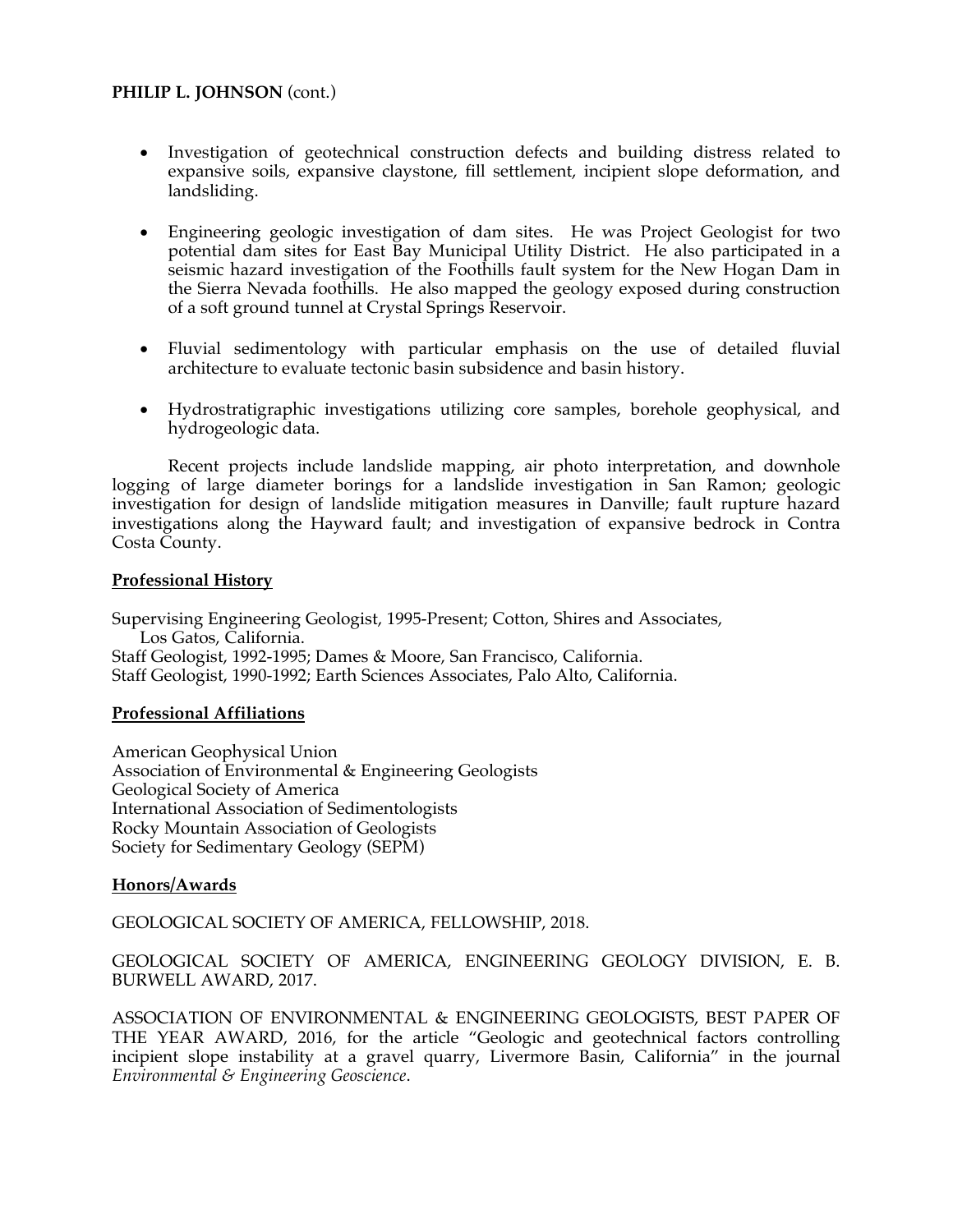## **Publications**

- Philip L. Johnson, William R. Cotton, and Patrick O. Shires, 2018, Alluvium-buttressed landslides: conceptual models and examples from California: *Geological Society of America Abstracts with Programs*, v. 50, No.6.
- Philip L. Johnson, George Reid, and Glenn Borchardt, 2018, Evidence for Holocene rupture on the Valley Side fault, eastern Coast Ranges, California: *Association of Environmental & Engineering Geologists 61st Annual Meeting/IAEG XIII Congress, Program with Abstracts*, p. 145-146.
- Philip L. Johnson, William R. Cotton, and Patrick O. Shires, 2016, Alluvium-buttressed landslides - conceptual models and examples from California: abstract NH41B-1784 presented at *2016 Fall Meeting, American Geophysical Union,* San Francisco, California.
- Philip L. Johnson, Patrick O. Shires, and Timothy P. Sneddon, 2016, Geologic and geotechnical factors controlling incipient slope instability at a gravel quarry, Livermore Basin, California: *Environmental & Engineering Geoscience*, v. 22, p. 141-155.
- Philip L. Johnson and Ted M. Sayre, 2015, Local thrust faulting along the southern Hayward fault in Fremont, California: abstract T23C-2958 presented at *2015 Fall Meeting, American Geophysical Union,* San Francisco, California.
- Philip L. Johnson and Patrick O. Shires, 2013, The subsurface complexity of alluviumbuttressed landslides at Knights Valley, California: *Geological Society of America, Abstracts with Programs*, v. 45, no.7, p. 150.
- Philip L. Johnson and John M. Wallace, 2012, The hidden complexity of a deep-seated landslide, Richmond, California, *in* Eberhardt, E., Froese, C., Turner, A. K. and Leroueil S. (editors), Landslides and Engineered Slopes: Proceedings of the 11<sup>\*</sup> International Symposium on *Landslides & 2<sup>™</sup> North American Symposium on Landslides*, CRC Press, p. 641-645.
- John M. Wallace and Philip L. Johnson, 2012, Detailed geologic mapping uncovers prehistoric landslide dam at Posey Canyon in the Ridge Basin, California, *in* Eberhardt, E., Froese, C., Turner, A. K. and Leroueil S. (editors), *Landslides and Engineered Slopes: Proceedings of the* 11<sup>\*</sup> *International Symposium on Landslides & 2<sup>nd</sup> North American Symposium on Landslides, CRC* Press, p. 581-585.
- Philip L. Johnson, 2011, Landslides and stream capture in the southern Mayacamas Mountains, California: *Geological Society of America, Rocky Mountain/Cordilleran Sections, Abstracts with Programs*, v. 43, No. 4, p. 10.
- Philip L. Johnson, 2009, Landslides and geomorphic mapping along the Rodgers Creek Healdsburg fault, Sonoma County, California: *Proceedings of the 52<sup>\*</sup> Annual Meeting of the Association of Engineering and Environmental Geologists*, Lake Tahoe, California, p. 81.
- Philip L. Johnson and David W. Andersen, 2009, Concurrent growth of uplifts with dissimilar orientations in the southern Green River Basin, Wyoming: implications for Paleocene-Eocene patterns of foreland shortening: *Rocky Mountain Geology*, v. 44, p. 1-16.
- Philip L. Johnson and Dale R. Marcum, 2007, The Northridge Bluff Landslide: rapid bluff retreat associated with a major coastal landslide in Daly City, California *in* Schaefer, V. R., Schuster, R. L., and Turner, A. K., (editors), *Landslides and Society: Integrated Science, Engineering, Management, and Mitigation, 1st North American Landslide Conference*: